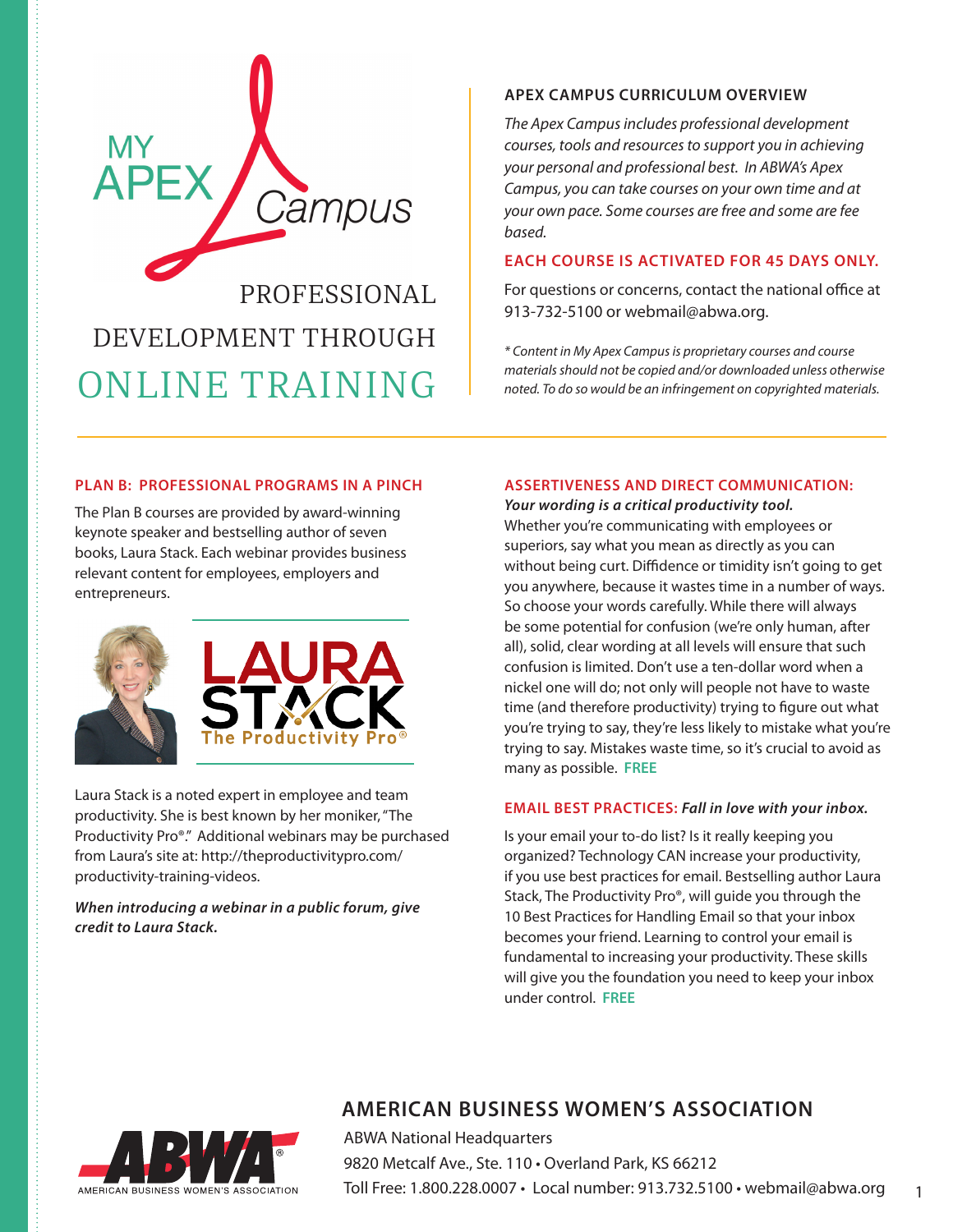# **EMAIL STACK ATTACK!**

Why is this called the Email Stack Attack? Why, because Laura STACK is going to show you how to ATTACK your email STACK, of course! You'll find solutions for some of your most challenging Outlook questions! **FREE**

# **ORGANIZING YOUR OFFICE AND YOUR LIFE:**  *Survive information overload and clear the clutter.*

Do you get 100 emails every day? Do you feel like you're slowly drowning in a sea of paper? Then this course is for you! You may work hard. But if you're disorganized, every step is a struggle. This course will help staff members, professionals, and managers stay on top of it all. You will gain scores of new tips and techniques for bringing order into your life, both personally and professionally! **FREE**

# **ORGANIZING THE HOME OFFICE:** *Setting up your space and systems for success.*

Are you slowly drowning in a sea of paper? Does the sight of your messy office frustrate you? If you're disorganized, your daily activities won't run smoothly, and you won't operate efficiently. Entrepreneurs are so excited by the "fun" activities of their businesses that they dread doing the important foundational work, like setting up systems. You will learn what you'll need to succeed in business. **FREE**

# **THE PRODUCTIVE ENTREPRENEUR**

Running the show alone can be a real pain, much like juggling a dozen balls at once. But it can be done. If you're willing to put in a little effort, you can learn how to maximize your efficiency such that your solo effort is as efficient as any three-person business. **FREE**

# **PRODUCTIVE PRESENTATIONS:** *Be prepared, in control, and composed.*

A 20-year veteran professional speaker, Laura Stack, past president of the National Speakers Association, outlines the five steps to prepare for any presentation. Next, she will teach you how to control your speaking environment through proper room logistics. Finally, you'll learn to overcome fear and calm yourself down with myriad physical, psychological, and behavioral strategies. You'll be confident, competent, and composed for your next presentation! **FREE**

# **PRODUCTIVE TRAVEL:** *Tips for business travelers.*

Too often, business travelers use their trips as opportunities to rest up for the next bit of work—but in the modern business world, that just doesn't cut it. The savvy worker doesn't waste travel time. Sitting on the plane or in a hotel offers a unique opportunity to get work done with few distractions or interruptions. You should always be willing to take along a laptop, or at least a pile of paperwork that you can work through or read. **FREE**

# **TAME YOUR TWEETS, FOCUS YOUR FACEBOOK AND LASSO YOUR LINKEDIN:** *Using Social Media to Maximize Profits and Save Time.*

This course is for anyone using social media in business, especially professionals in small or large corporations who use social media, including sales, marketing, branding, and PR; first level supervisors, mid-level managers, and key executives who use social media at work to communicate with consumers, clients, vendors, and prospects; entrepreneurs and business owners who are creating networks for business and reputation building; and service firms, either in private or group practice, who face a need to build strong connections with prospective clients. **FREE**

# **YOUR LIFE IN BALANCE:** *Creating more discretionary time for yourself.*

Successful people don't trade personal satisfaction for professional achievement. They know high performance depends on both. You work hard all day at work and then go home to work more. The last person on your to-do list is…**YOU!** When you discover the right mix of time and accomplishment in all areas of your life, you'll rediscover vision, vitality, and meaning! **FREE**

#### **ABWA'S JOB SUITE**

ABWA's job suite provide a step-by-step process for coping with career transitions.

Once you've updated your resume, don't forget to post it on your LinkedIn page and on ABWA's Career Connections at http://careers.abwa.org

- Resumes That Get Interviews **FREE**
- Interviews That Get Results **FREE**
- The Joy of Starting Over **FREE**
- The Joy of Jumping In **FREE**
- First Days Off the Job **FREE**

#### **ABWA'S HOW TO BE HEARD SERIES**

These four modules will provide you tips and strategies for finding and amplifying your voice in the workplace. Each module takes about 1 hour to complete.

- Powerful Conception: Idea (Module 1) **FEE: \$25.00**
- A Survey of Influence Strategies (Module 2) **FEE: \$25.00**
- The Influential Power of Story (Module 3) **FEE: \$25.00**
- Negotiations (Module 4) NEW! **FEE: \$25.00**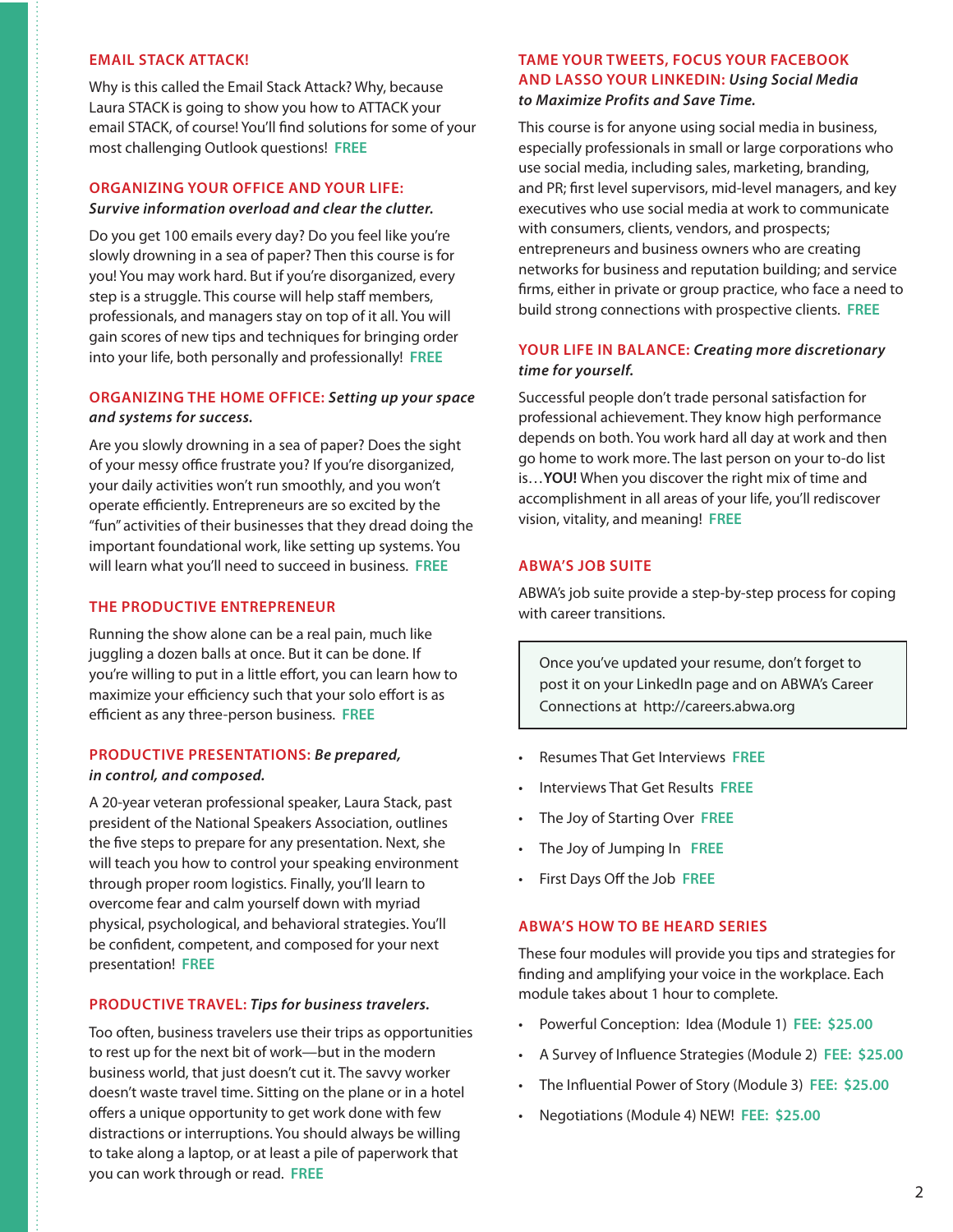

# **GEMBA ACADEMY'S SCHOOL OF LEAN**

• All rights reserved the the Gemba School of Lean content are *proprietary and should not be copied or reproduced.*

# **COURSE 1: INTRODUCTORY TOPICS (3 VIDEOS)**

In this course, you are introduced to lean and the fundamental concepts of continuous improvement. Three videos included in this course. **FEE: \$10.00**

#### **COURSE 2: GEMBA GLOSSARY (6 VIDEOS)**

The Gemba Glossary series provides a very short description, history, and application of key lean concepts. **FEE: \$10.00**

# **COURSE 3: 5S WORKPLACE PRODUCTIVITY (20 VIDEOS)**

In the 5S Workplace Productivity Course, you will learn exactly what 5S is, where it originated from, and why it's far more than a housekeeping initiative. And most importantly, you will learn, step by step, how to start or possibly enhance your own corporate wide 5S program. Twenty videos included in this course. **FEE: \$25.00**

# **COURSE 4: SEVEN DEADLY WASTES OVERVIEW (11 VIDEOS)**

You may already know what the 7 deadly wastes are… but do you know how to defeat them? We'll show you how as we take our cameras inside Ram Technologies, a custom foam fabricator located in Mukilteo, Washington, to witness each waste in action. **FEE: \$25.00**

#### **COURSE 5: THE KAIZEN WAY (14 VIDEOS)**

Translated the word kaizen means to *"change for the better".* In The Kaizen Way you'll learn exactly what kaizen is and how it's helping organizations in industries such as manufacturing, office environments, and healthcare reduce costs, and increase profits without resorting to massive layoffs. In fact, during The Kaizen Way, you'll hear how one company managed to increase net profits. **FEE: \$25.00**

# **COURSE 6: TRANSFORMING YOUR VALUE STREAMS (18 VIDEOS)**

In this course, you and your entire organization will learn how to transform your value streams using lean tools

and principles such as value stream mapping, takt time, kanban, error proofing, and heijunka/production leveling. During this course, you will follow a fictitious bird house manufacturing company as they journey through the process of creating both current and future state value stream maps along with an action plan. **FEE: \$25.00**

# **COURSE 7: PRACTICAL PROBLEM SOLVING (21 VIDEOS)**

We can say that the entire lean manufacturing system is a result of decades of continuous problem solving by all of the people and companies who have contributed to the development of lean systems. The Gemba Academy Practical Problem Solving course explains the exact 8 step problem solving process used by these lean exemplars around the world. In this course, you'll learn why PDCA is much more than 4 simple steps while also learning how to create and use statistical tools like control charts, Pareto charts, and scatter plots. **FEE: \$25.00**

# **COURSE 8: THE SEVEN QUALITY CONTROL TOOLS COURSE (28 VIDEOS)**

We can say that the entire lean manufacturing system is a result of decades of continuous problem solving by all of the people and companies who have contributed to the development of lean systems. The Gemba Academy Seven Quality Control Tools course explains the exact 7 tools used by quality control experts. No matter if you work in a factory making "widgets" or in a hospital taking care of patients, the concepts taught in this course will forever change the way you use statistical methods to analyze and control quality. In this course, you'll learn the seven key quality control tools. **FEE: \$25.00**

#### **COURSE 9: A3 THINKING (9 VIDEOS)**

Explore how A3 thinking can positively impact any organization in any industry. View real-world case studies and hear testimonials from leaders that have benefited from A3s. **FEE: \$25.00**

#### **COURSE 10: JUST IN TIME COURSE (12 VIDEOS)**

Gemba Academy is proud to present this "Just in Time" video series which was originally produced by our consulting partners at the Kaizen Institute. The main topic of this video series is Kaizen and Just in Time which was the original phrase used to describe what we now call Lean Manufacturing. Throughout this series, you'll see many examples of lean principles in action at companies such as Wiremold and Giorgio Foods. You'll also receive an excellent review of topics such as One Piece Flow, Takt Time, U shaped cells, Production Leveling, Kanban, 5S, the Visual Workplace, and Standard Work. **FEE: \$25.00**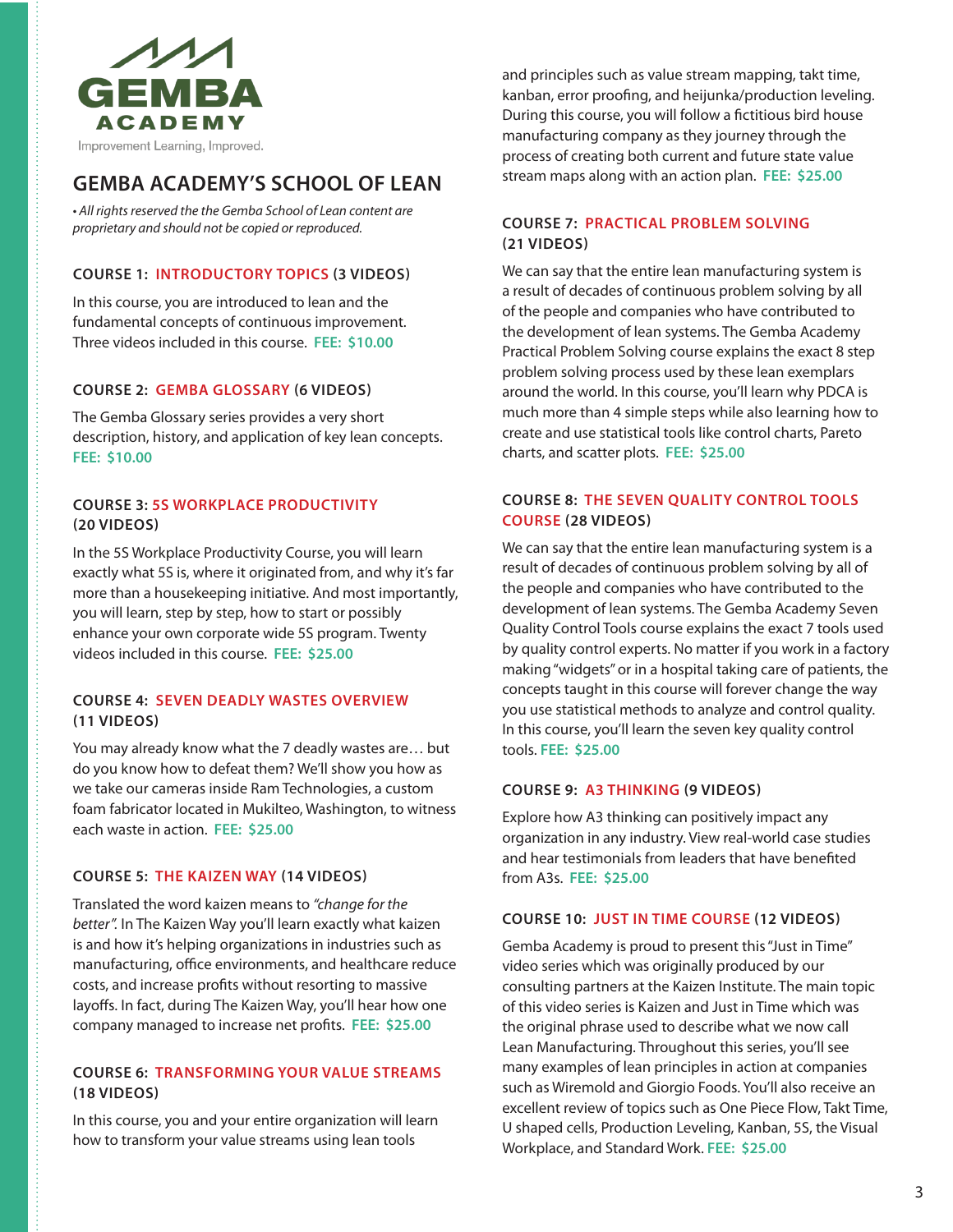#### **COURSE 11: KANBAN OVERVIEW (8 VIDEOS)**

In this course focused on introducing the powerful topic of kanban, Ron Pereira explains what kanban is and how to implement some of the most popular kanban systems into a production environment. You'll also receive access to kanban calculators that make the sometimes intimidating math involved simple and easy to handle. Finally, Ron will explain what needs to be in place to ensure kanban success as well as the 6 rules to follow to ensure your kanban system not only survives, but thrives over time. **FEE: \$25.00**

# **COURSE 12: QUICK CHANGEOVER – THE SMED SYSTEM (13 VIDEOS)**

Learn how to radically reduce machine changeovers using the SMED (Single Minute Exchange of Dies) system while watching Ram Technologies work through an actual SMED kaizen event that results in a 66% reduction in changeover time! **FEE: \$25.00**

#### **COURSE 13: STANDARD WORK COURSE (20 VIDEOS)**

In this course, we cover the four types of Standard Work that apply to any type of work or industry. You see, contrary to what some think… Standard Work applies to any type of activity no matter if you produce widgets in a factory or do creative work in an office environment. **FEE: \$25.00**

#### **COURSE 14: BUILT IN QUALITY (12 VIDEOS)**

In this course focused on Built in Quality (BIQ), Chris Schrandt—a former Quality Engineering Manager at the Toyota Georgetown, KY plant—delivers a live workshop to a room full of lean thinkers at the Peterbilt Manufacturing Facility. **FEE: \$25.00**

# **COURSE 15: 3P PRODUCTION PREPARATION PROCESS (11 VIDEOS)**

In this course, which was filmed in front of a live audience, Mike Wroblewski, a senior consultant for the Kaizen Institute, discusses 3P (Production Preparation Process) as it relates to the design of a new healthcare facility such as a hospital. **FEE: \$25.00**

# **COURSE 16: TOTAL PRODUCTIVE MAINTENANCE (7 VIDEOS)**

In this pre-recorded, live training seminar shot at the Peterbilt Manufacturing Training Center in Denton, TX, Mike Wroblewski, a senior lean consultant from Gemba Consulting and the Kaizen Institute explains why Total Productive Maintenance (TPM) is not optional for lean

thinking companies who rely on machines and equipment to satisfy customer demand. **FEE: \$25.00**

#### **COURSE 17: LEAN LINGO EXPLAINED (12 VIDEOS)**

Brad Schmidt, Managing Partner of Gemba Japan, explains the roots of several of the most popular lean terms. As you'll soon realize, Brad loves to talk, smile, and have fun. And the fact he speaks and writes Japanese definitely helps! **FEE: \$25.00**

#### **COURSE 18: THE CULTURE OF KAIZEN (11 VIDEOS)**

While the tools of continuous improvement are obviously important, one thing is certain. If we, as continuous improvement leaders, fail to respect, effectively motivate, and positively influence those around us, we will never create strong cultures of kaizen. As such, during this course we will explore the human side of lean in great detail. **FEE: \$25.00**

#### **COURSE 19: KAIZEN LEADERSHIP (6 VIDEOS)**

In this series of videos the original Lean Guru, Mr. Masaaki Imai, discusses the topic of Kaizen Leadership. **FEE: \$25.00**

#### **COURSE 20: LEADER STANDARD WORK COURSE (7 VIDEOS)**

The concept of Leader Standard Work is not new yet many organizations struggle with it. During this live training seminar—shot at the Peterbilt Manufacturing Facility in Denton, Texas—Mike Wroblewski explains what Leader Standard Work is, how to successfully implement it, and most importantly how to maintain it with the powerful Kamishibai audit system. **FEE: \$25.00**

# **COURSE 21: HOSHIN PLANNING (11 VIDEOS)**

Learn how to create a vision, mission, and then a hoshin plan of long-term, breakthrough, and annual objectives. Learn about catchball and the vital process of reflection to create organizational learning. **FEE: \$25.00**

# **COURSE 22: JEAN CUNNINGHAM ON LEAN ACCOUNTING (7 VIDEOS)**

Gemba Academy co-founder, Kevin Meyer, discusses lean accounting with Jean Cunningham. Jean is one of the original thought leaders on the subject. **FEE: \$25.00**

# **COURSE 23: LEAN ACCOUNTING (12 VIDEOS)**

In this course, we're introduced to lean accounting and the problems of traditional cost accounting. **FEE: \$25.00**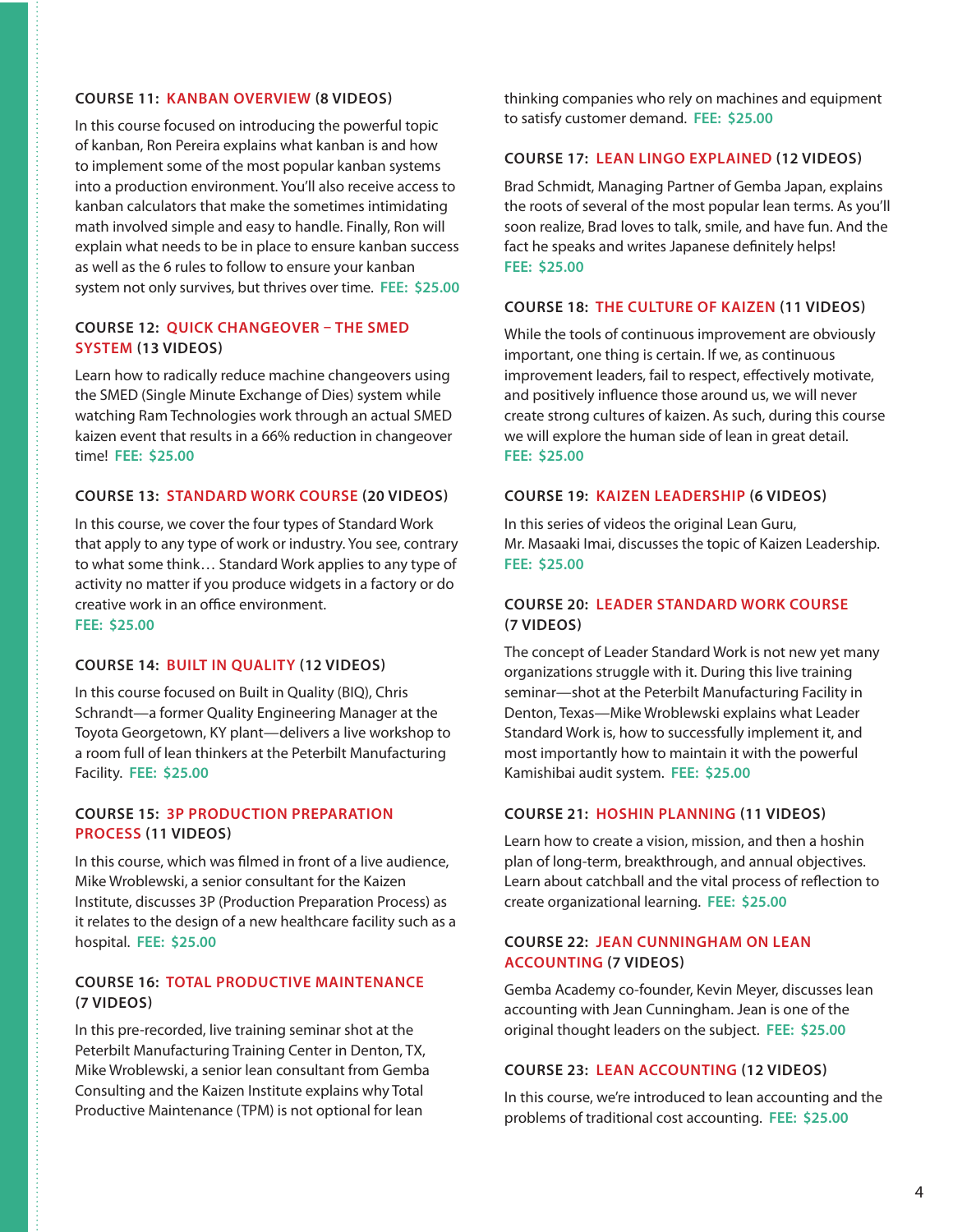

# **GEMBA ACADEMY'S SCHOOL OF SIX SIGMA**

There are 20 courses in all. Completing the School of Six Sigma courses will prepare you for a green or black belt six sigma certification. For more information on getting a green or black belt Six Sigma certification go to: https://www.gembaacademy.com/products/six-sigmacertifications

# **COURSE 1: INTRODUCTORY COURSE (8 VIDEOS)**

In this section we're introduced to both Lean and Six Sigma while also learning how they can be used together in harmony. **FEE: \$10.00**

# **COURSE 2: PRACTICAL PROBLEM SOLVING (16 VIDEOS)**

This course, normally included in the School of Lean, covers the core concepts of Practical Problem Solving using the PDCA methodology. The ability to identify and counter root causes is an extremely important skill set for any Lean or Six Sigma practitioner which is why this course must be viewed as we begin this journey. **FEE: \$25.00**

# **COURSE 3: 5S WORKPLACE PRODUCTIVITY (9 VIDEOS)**

This course, also included in the School of Lean, covers the important topic of 5S which is at the core of Continuous Improvement. **FEE: \$25.00**

# **COURSE 4: THE SEVEN DEADLY WASTES (2016) (10 VIDEOS):**

This course, also included in the School of Lean, covers the important topic of the 7 Wastes which is extremely important information... especially for teams working to reduce lead time, defects, inventory, etc. **FEE: \$25.00**

#### **COURSE 5: THE KAIZEN WAY (13 VIDEOS)**

A deep understanding of Kaizen, which means to *change for the better,* will change the way you look at process improvement forever. In this course, which is also from the School of Lean, you'll learn what Kaizen is as well as how to run a kaizen event. To be sure, continuous improvement projects don't have to take months to complete. In fact, a Six Sigma project may include one, or more, kaizen events as the team works to improve the process. **FEE: \$25.00**

# **COURSE 6: PROJECT SELECTION (8 VIDEOS)**

Now that we've covered some important foundational work it's time to learn how to identify a good project. This step is extremely important since a poorly scoped project has little hope of success. So, grab your favorite beverage and let's get started! **FEE: \$25.00**

# **COURSE 7: PROCESS MAPPING AND SELECTED TOOLS (5 VIDEOS)**

The ability to understand how material and processes flow, while also identifying the "inputs" or "Xs" to a process, is at the heart of the DMAIC methodology. So, in this section we'll learn about different types of process maps while also learning how to take the information learned from process mapping into additional tools like the C&E Matrix and FMEA in order to narrow the lists of inputs down to the "critical few." To be sure, many problems can be solved during this phase of a project so it's really time to dig in! **FEE: \$25.00**

# **COURSE 8: TRANSFORMING YOUR VALUE STREAMS (17 VIDEOS)**

In addition to traditional Process Maps, Value Stream Maps can also help Lean & Six Sigma practitioners "see" waste in an entirely new way. So, we're going to take you back in time as we watch the very first course Gemba Academy ever produced - Transforming your Value Streams. To be sure, it's very possible a VSM could be the driving force of your Lean or Six Sigma project! **FEE: \$25.00**

# **COURSE 9: INTRODUCTION TO STATISTICS (5 VIDEOS)**

OK, now that we have a better understanding of our processes... it's time to learn how to truly understand the data we're presented with. So, in the next 5 videos we're going to introduce you to Minitab as well as introduce you to what this thing called "Statistics" is all about. **FEE: \$25.00**

#### **COURSE 10: DESCRIPTIVE STATISTICS (3 VIDEOS)**

Have you ever wondered why realtors rarely ever speak about the "average" home price... instead they typically refer to the median home price? If so, you're in luck since we're about to explain the different types of descriptive statistics. **FEE: \$25.00**

#### **COURSE 11: GRAPHS (12 VIDEOS)**

The ability to graph data is supremely important... but with so many graphs to choose from, how do we choose the correct one? This series of videos answers that question for you! **FEE: \$25.00**